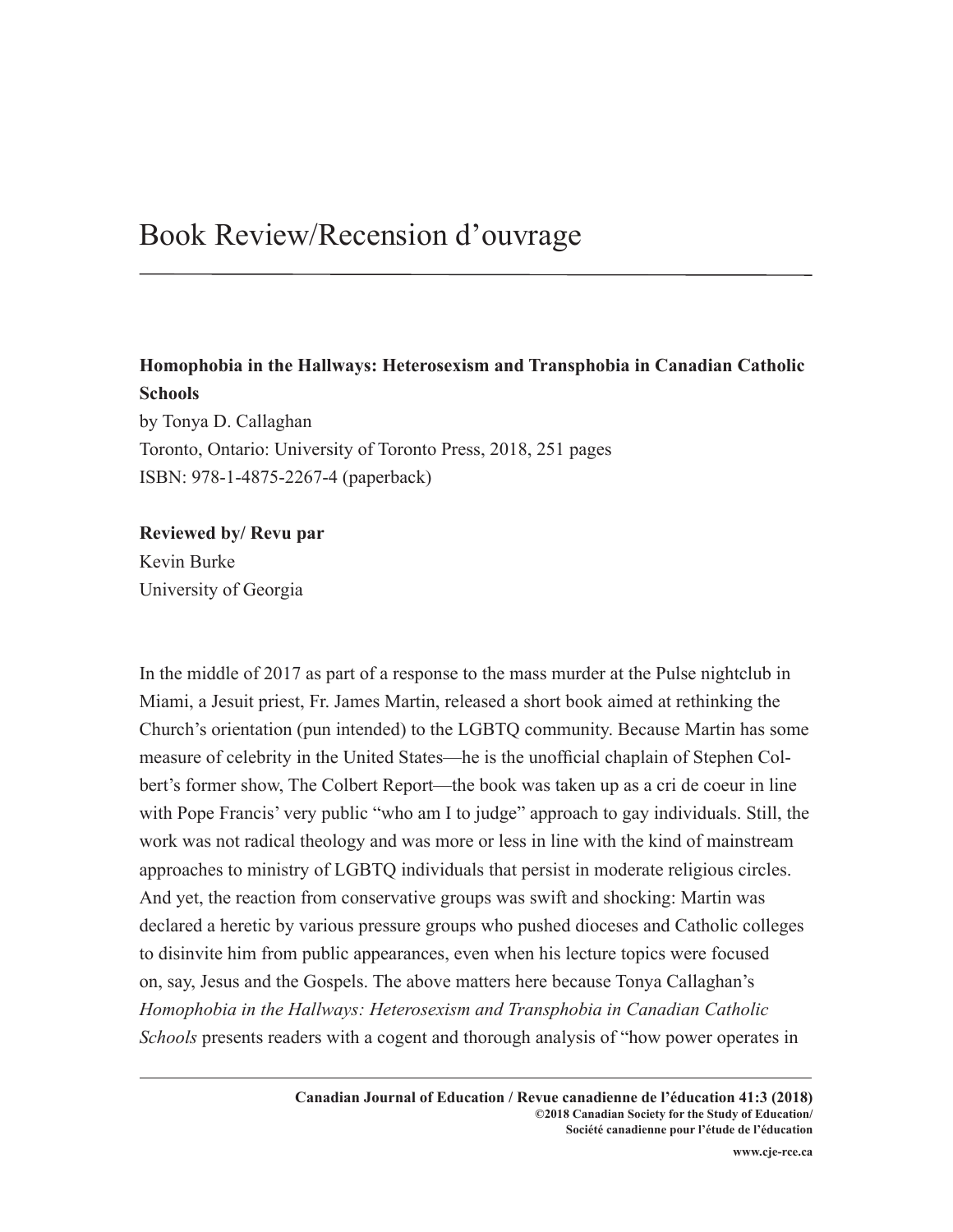Canadian Catholic schools" (p. 3) and particularly gives readers insight into the ways in which these kinds of "Catholic 'regimes of truth' that cast homosexuality as 'an objective disorder'" might easily produce violent backlash to the simple work of treating LGBTQ individuals as full human subjects.

It's important to note that there is very little work on or about Catholic schools (or Catholic Education generally) in educational research that engages in the hermeneutics of suspicion. That is: by and large the educational research establishment has more or less ignored Catholic schooling as a site of critical scholarship. There are exceptions, Nancy Lesko's *Symbolizing Society: Stories Rites and Structure in a Catholic High School* (1988) and Peter McLaren's *Schooling as Ritual Performance* (1999) come immediately to mind. Callaghan's book works to fill this gaping hole; a former Catholic school educator herself, the author uses the study to "gain a better understanding of religiously inspired oppression against vulnerable gender and sexual minority groups in publicly funded Canadian Catholic schools" (p. 4). To get there, Callaghan focuses in on three data sources: "life narrative vignettes" (p. 8) from current and former Catholic school teachers and students who identify as LGBTQ or as allies; media coverage of prominent clashes in Canadian Catholic schools and through a close reading of Catholic doctrinal documents in Ontario and Alberta. As a way to make sense of threads of her data, Callaghan draws upon "Gramsci's notion of hegemony…Althusser's concept of the ideological state apparatus…and Foucault's theory of disciplinary surveillance" (p. 165). The text then, is an intricate interweaving of personal narrative, critical media and textual analysis funneled through a somewhat rare mesh of theories of power. Ultimately the work settles on the sense that though Gramsci might be too structural, and Althusser too dismissive of agency and Foucault too vague in the details of the realization of resistance, together, as Callaghan argues them, the theories allow for varied angles into the ways in which through repression, "the existence of ordinary Catholic educators perform[ed] relatively extraordinary acts of resistance and radical change" (p. 193). Though not always.

The throughline of the book is the argument that the Canadian public would do well to attend more closely to the ways in which publicly funded Catholic schools flout the Canadian Charter of Rights and Freedoms from 1982. The author is careful to note throughout that because of their funding sources, "publicly funded separate Catholic schools are accountable to civil, not church, authorities" (p. 6). This isn't, truth be told,